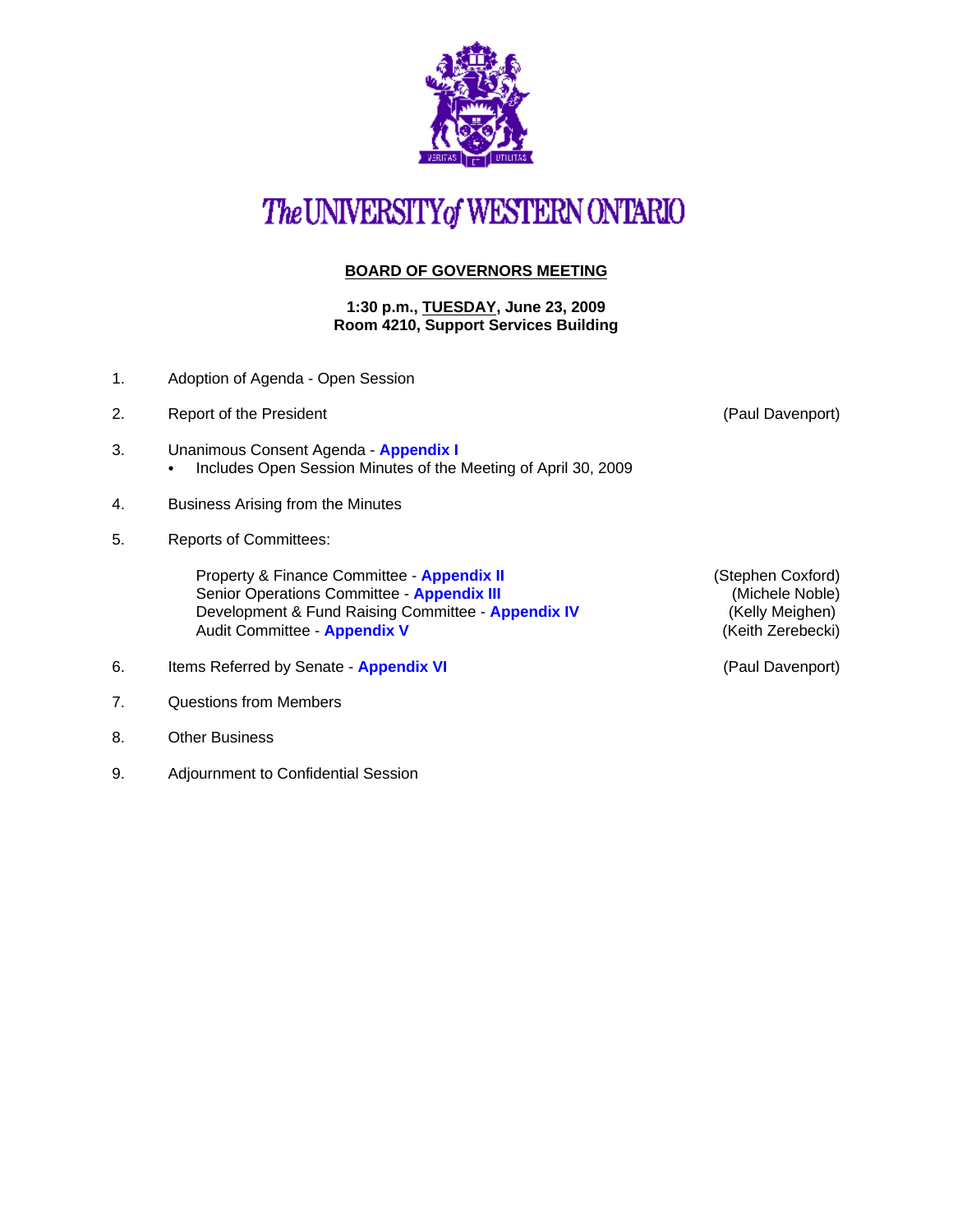## **SUMMARY OF AGENDA ITEMS - June 23, 2009 - OPEN SESSION**

| <b>Adoption of the Agenda</b>                                                                                                                   | <b>ACTION</b> |
|-------------------------------------------------------------------------------------------------------------------------------------------------|---------------|
| <b>Report of the President</b>                                                                                                                  | <b>INFO</b>   |
| <b>Unanimous Consent Agenda - Appendix I</b>                                                                                                    | <b>ACTION</b> |
| Minutes of the Meeting of April 30, 2009 (public portion only for web)                                                                          | <b>ACTION</b> |
| Report of the Property & Finance Committee - Appendix II                                                                                        |               |
| <b>Guidelines for Design of Future Classrooms</b>                                                                                               | <b>ACTION</b> |
| Ken Chu Faculty Fellowship in Public Administration                                                                                             | <b>ACTION</b> |
| <b>Results of Standard and Poor's Review</b>                                                                                                    | <b>INFO</b>   |
| <b>Investment Committee, Appointment of Member</b>                                                                                              | <b>INFO</b>   |
| <b>Faculty of Education - Supplementary Fee Increase</b>                                                                                        | <b>INFO</b>   |
| <b>Preliminary Unaudited Financial Results (Operating and Ancillary</b><br><b>Budgets)</b>                                                      | <b>INFO</b>   |
| Preliminary Unaudited Financial Results for 2008-09, Student Fee Funded<br>Units, Ancillaries, Academic Support Units, and Associated Companies | <b>INFO</b>   |
| <b>Quarterly Report on Non-Endowed Funds</b>                                                                                                    | <b>INFO</b>   |
| <b>Report of the Investment Committee</b>                                                                                                       | <b>INFO</b>   |
| <b>Scholarships, Awards and Prizes</b>                                                                                                          | <b>INFO</b>   |
| <b>Report of the Senior Operations Committee - Appendix III</b>                                                                                 |               |
| New Alumni Representative on the Board                                                                                                          | <b>INFO</b>   |
| <b>Appointments</b>                                                                                                                             | <b>INFO</b>   |
| <b>Board Election Schedule 2010</b>                                                                                                             | <b>INFO</b>   |
| Report of the Development & Fund Raising Committee - Appendix IV                                                                                |               |
| <b>Proposed Goal: 2009-2010</b>                                                                                                                 | <b>INFO</b>   |
| <b>Campaign Progress: Projected 2009-2014</b>                                                                                                   | <b>INFO</b>   |
| <b>Report of the Audit Committee - Appendix V</b>                                                                                               |               |
| Retirement Income Fund Financial Statement for the Year Ended<br><b>December 31, 2008</b>                                                       | <b>ACTION</b> |
| Western Retirement Plans - Report to the Audit Committee for the Year<br>Ended December 31, 2008                                                | <b>INFO</b>   |
| <b>Health, Safety and Wellness Annual Report 2008</b>                                                                                           | <b>INFO</b>   |
| <b>University Insurance Report</b>                                                                                                              | <b>INFO</b>   |
| Items Referred by the Senate - Appendix VI                                                                                                      |               |
| Strategic Plan for Internationalization for 2009-12                                                                                             | <b>ACTION</b> |
| MAPP 7.14 - Policy and Procedures for Ethical Review of Research<br><b>Involving Humans</b>                                                     | <b>ACTION</b> |
| Department of Otolaryngology - Proposed Name Change                                                                                             | <b>ACTION</b> |